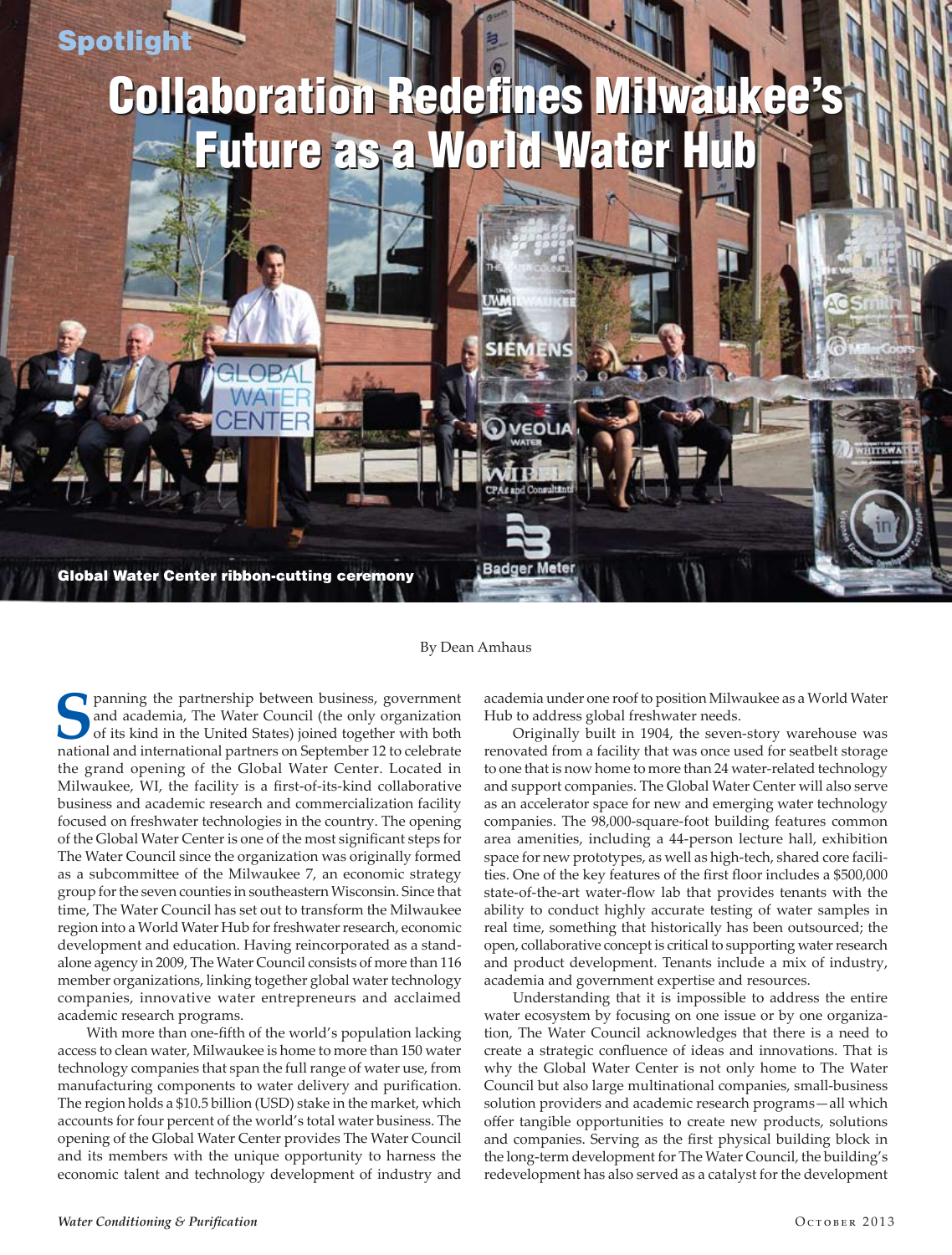of the Reed Street Yards-Global Water Technology Park, which is a mixed-use urban office, educational, research and technology zone focused on the international water industry.

Over time, the 18-acre zone will be the physical hub and brain of an international water cluster. With urban bio-swales, porous pavement, purple pipe, etc., the infrastructure for the technology park will serve as a global showcase for water management. The facility is also located 1.3 miles north of the University of Wisconsin-Milwaukee's School of Freshwater Sciences, which is undergoing a \$53 million expansion of its water research facility and will open in approximately May 2014. In addition to established water-related companies, the facility will also serve as an incubator space for water technology startups through the Global Freshwater Seed Accelerator Program (GFSA). The GFSA is one of the world's first mentor-driven seed accelerators focused on startups that are working to address global freshwater challenges. Participants in the program receive a \$50,000 grant from the Wisconsin Economic Development Corporation, low-cost space in the Global Water Center, business model and operations training from the University of Wisconsin-Whitewater, access to academic faculty, as well as mentorship from dozens of water technology experts and access to capital funding sources.

Current tenants of the Global Water Center include: The Water Council; Alga Bionics, LLC; A.O. Smith Corporation;

Badger Meter; Envolus, Inc.; Fund for Lake Michigan; Greater Milwaukee Committee; Grundfos Pumps; Hanging Gardens; H2Oscore; Michael Best & Friedrich; Microbe Detectives; Noah Technologies; Pave Drain; Rexnord; Sloan Valve; Stormwater Solutions Engineering, LLC; UWM School of Freshwater Sciences; UWW Institute for Water Business; Veolia Environnement; Wipfli; WEDC; Xela Innovations and Zizzo Group Marketing, PR and New Media. Working together, The Water Council and its members are helping the region to shed its Rust Belt identity and be recognized as a magnet for the world's most creative, talented and innovative water professionals in the industry.

## *About the author*

S *Since March 2010, Dean Amhaus has served as the President & CEO of The Water Council. His diverse 30-year background in multiple sectors encapsulates a wide-range of expertise in government relations, branding, fundraising, economic development and non-profit management in Washington, DC and Madison, WI. Amhaus has also served as the President of The Spirit of Milwaukee, which is* 



*dedicated to enhancing Milwaukee's image, as well as the President of Forward Wisconsin, the state's economic development organization, and Executive Director of the Wisconsin Sesquicentennial Commission.* 

*Reprinted with permission of Water Conditioning & Purification International ©2013. Any reuse or republication, in part or whole, must be with the written consent of the Publisher.*



A.O. Smith Lab in the Global Water Center